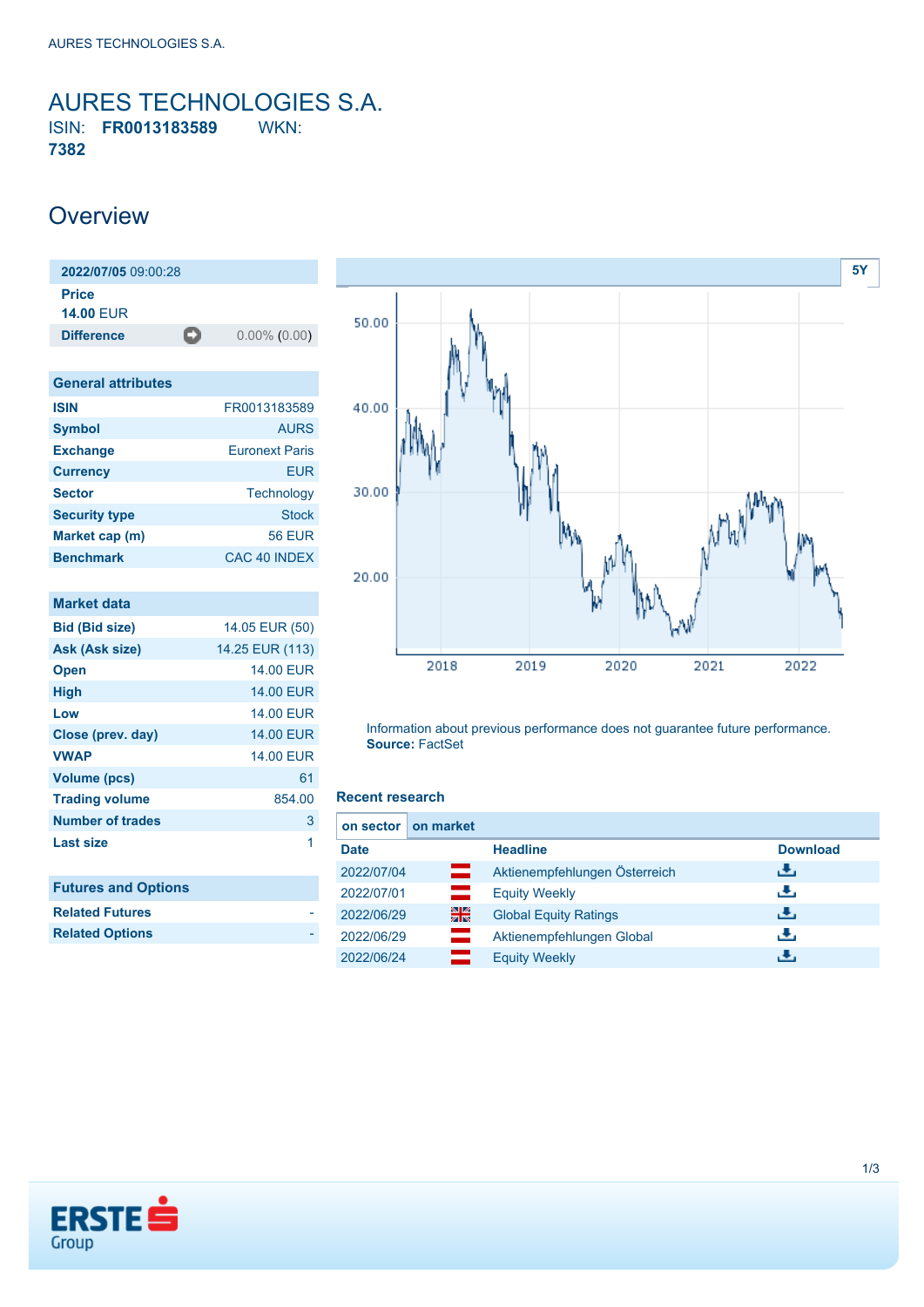## Details

**2022/07/05** 09:00:28 **Price**

**14.00** EUR

**Difference** 0.00% (0.00)

| <b>General attributes</b> |                       |
|---------------------------|-----------------------|
| <b>ISIN</b>               | FR0013183589          |
| <b>Symbol</b>             | <b>AURS</b>           |
| <b>Exchange</b>           | <b>Euronext Paris</b> |
| <b>Currency</b>           | FUR                   |
| <b>Sector</b>             | Technology            |
| <b>Security type</b>      | <b>Stock</b>          |
| Market cap (m)            | <b>56 EUR</b>         |
| <b>Benchmark</b>          | CAC 40 INDEX          |

#### **Market data**

| <b>Bid (Bid size)</b> | 14.05 EUR (50)   |
|-----------------------|------------------|
| Ask (Ask size)        | 14.25 EUR (113)  |
| <b>Open</b>           | <b>14,00 EUR</b> |
| <b>High</b>           | <b>14.00 EUR</b> |
| Low                   | <b>14.00 EUR</b> |
| Close (prev. day)     | <b>14.00 EUR</b> |
| <b>VWAP</b>           | <b>14,00 EUR</b> |
| <b>Volume (pcs)</b>   | 61               |
| <b>Trading volume</b> | 854.00           |
| Number of trades      | 3                |
| Last size             | 1                |
|                       |                  |

| <b>Performance and Risk</b> |           |           |           |  |
|-----------------------------|-----------|-----------|-----------|--|
|                             | 6M        | 1Y        | 3Υ        |  |
| <b>Perf</b> (%)             | $-43.55%$ | $-48.15%$ | $-44.33%$ |  |
| Perf (abs.)                 | $-10.80$  | $-13.00$  | $-11.15$  |  |
| <b>Beta</b>                 | 0.63      | 0.53      | 0.47      |  |
| <b>Volatility</b>           | 40.48     | 38.09     | 43.23     |  |



Information about previous performance does not guarantee future performance. **Source:** FactSet

| <b>Price data</b>                                         |                        |
|-----------------------------------------------------------|------------------------|
| $\emptyset$ price 5 days $\emptyset$ volume 5 days (pcs.) | 14.93 EUR (1,235)      |
| Ø price 30 days   Ø volume 30 days (pcs.)                 | 16.87 EUR (907)        |
| Ø price 100 days   Ø volume 100 days (pcs.)               | 19.80 EUR (1,276)      |
| Ø price 250 days   Ø volume 250 days (pcs.)               | 23.40 EUR (2,724)      |
| <b>YTD High   date</b>                                    | 26.80 EUR (2022/01/03) |
| <b>YTD Low   date</b>                                     | 14.00 EUR (2022/07/04) |
| 52 Weeks High   date                                      | 31.30 EUR (2021/08/09) |
| 52 Weeks Low   date                                       | 14.00 EUR (2022/07/04) |

#### **All listings for AURES TECHNOLOGIES S.A.**

| Exchange $\Box$                 | <b>Date</b>    | <b>Time Price</b> |                               | <b>Trading volume</b><br>(mio.) | <b>Number of</b><br>trades |
|---------------------------------|----------------|-------------------|-------------------------------|---------------------------------|----------------------------|
| <b>Stuttgart</b>                | 2022/07/<br>05 |                   | 09:02 13.80 EUR 0.00          |                                 | 2                          |
| <b>London Stock</b><br>Exchange | 17             |                   | 2019/06/ 14:12 25.20 EUR 0.25 |                                 |                            |
| Frankfurt                       | 2022/07/<br>05 |                   | 08:02 13.90 EUR 0.00          |                                 |                            |
| <b>Euronext Paris</b>           | 2022/07/<br>05 |                   | 09:00 14.00 EUR 0.00          |                                 | 3                          |